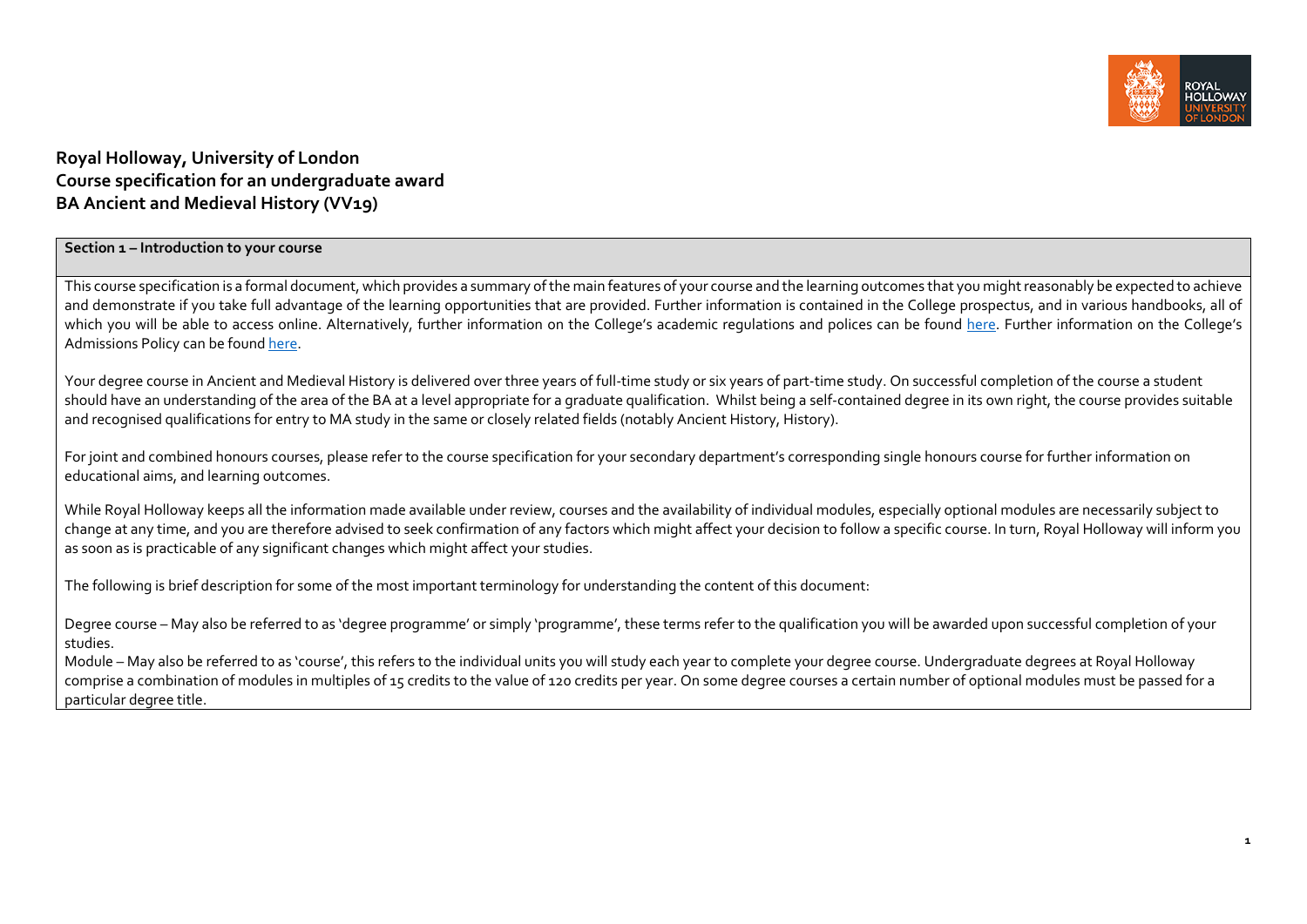

| Section 2 - Course details                                                                |                                                       |                                                                 |                            |  |  |  |
|-------------------------------------------------------------------------------------------|-------------------------------------------------------|-----------------------------------------------------------------|----------------------------|--|--|--|
| Date of specification update                                                              | September 2021                                        | Location of study                                               | Egham Campus               |  |  |  |
| Course award and title                                                                    | BA Ancient and Medieval History                       | Level of study                                                  | Undergraduate              |  |  |  |
| Course code                                                                               | 2637                                                  | <b>UCAS code</b>                                                | VV19                       |  |  |  |
| Year of entry                                                                             | 2022/23                                               |                                                                 |                            |  |  |  |
| Awarding body                                                                             | Royal Holloway, University of London                  |                                                                 |                            |  |  |  |
| Department or school                                                                      | <b>Department of Classics</b><br>School of Humanities | Other departments or schools<br>involved in teaching the course | Department of History      |  |  |  |
| Mode(s) of attendance                                                                     | Full-time or Part-time                                | Duration of the course                                          | Three years or Six years   |  |  |  |
| <b>Accrediting Professional,</b><br><b>Statutory or Regulatory Body</b><br>requirement(s) | N/A                                                   |                                                                 |                            |  |  |  |
| Link to Coursefinder for further<br>information:                                          | https://www.royalholloway.ac.uk/studying-<br>here/    | For queries on admissions:                                      | study@royalholloway.ac.uk. |  |  |  |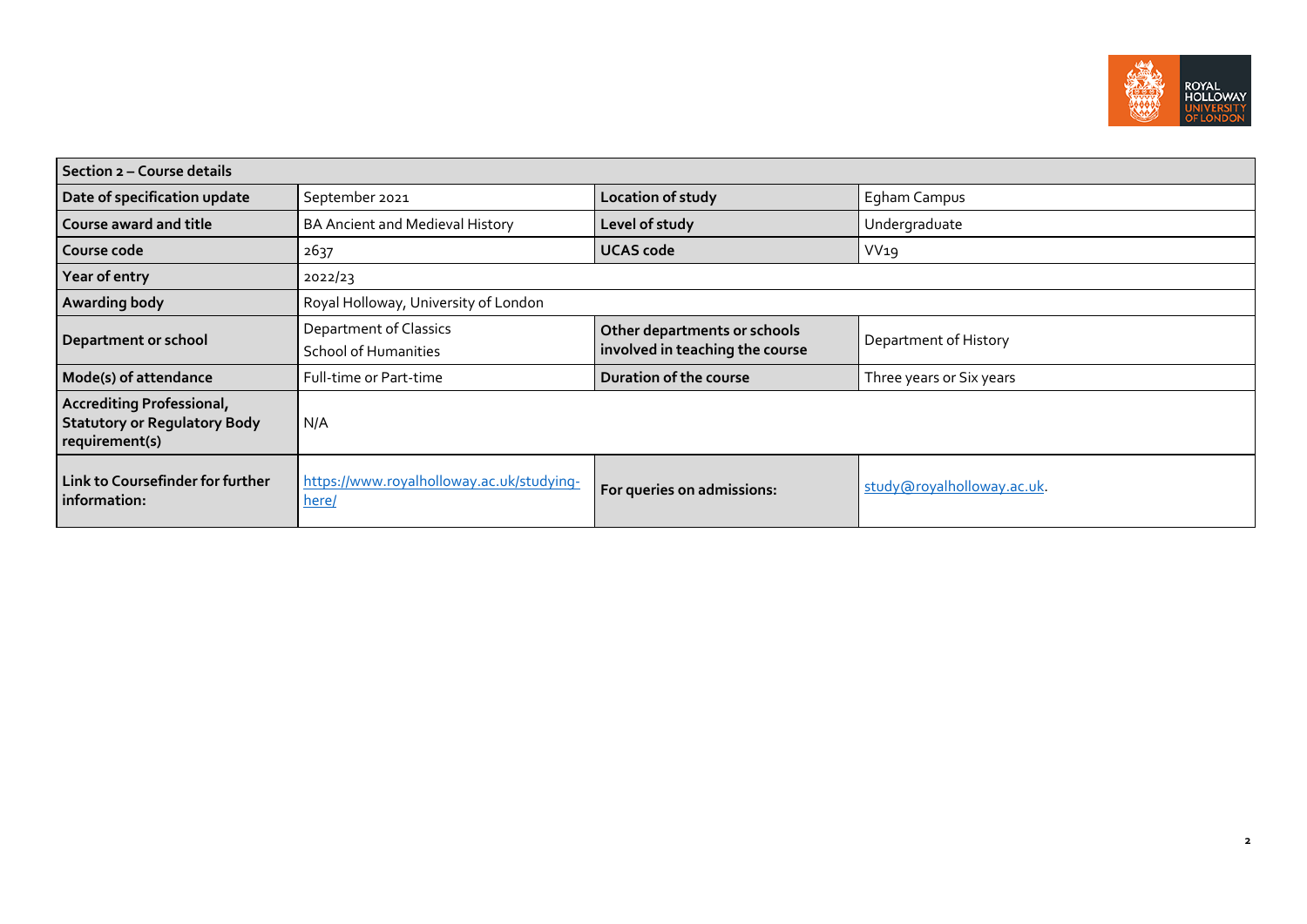

| Section 3 - Degree course structure                                                                                                     |                    |                                         |                   |                         |                      |                           |              |           |                      |                              |
|-----------------------------------------------------------------------------------------------------------------------------------------|--------------------|-----------------------------------------|-------------------|-------------------------|----------------------|---------------------------|--------------|-----------|----------------------|------------------------------|
| 3.1 Mandatory module information<br>The following table summarises the mandatory modules which students must take in each year of study |                    |                                         |                   |                         |                      |                           |              |           |                      |                              |
| Year                                                                                                                                    | Module<br>code     | Module title                            | Contact<br>hours* | Self-<br>study<br>hours | Written<br>$exams**$ | Practical<br>assessment** | Coursework** | Credits** | <b>FHEQ</b><br>level | Module status<br>(see below) |
|                                                                                                                                         | CL1550             | Greek History and The City State        | 20                | 130                     | 80%                  | $\Omega$                  | 20%          | 15        | 4                    | MC                           |
|                                                                                                                                         | CL1560             | Key Themes in Roman History             | 20                | 130                     | 100%                 | $\circ$                   | $\Omega$     | 15        | 4                    | MC                           |
|                                                                                                                                         | HS1004             | History in the Making                   | 56                | 244                     | $\circ$              | $\Omega$                  | 100%         | 30        | 4                    | MC                           |
|                                                                                                                                         | HS2300             | Independent Essay                       | 13                | 137                     | $\circ$              | O                         | 100%         | 15        | 5                    | MC                           |
| २                                                                                                                                       | CL <sub>3200</sub> | <b>Extended Essay</b><br>(Dissertation) | 3                 | 297                     | $\circ$              | $\Omega$                  | 100%         | 30        | 6                    | MC                           |

This table sets out the most important information for the mandatory modules on your degree course. These modules are central to achieving your learning outcomes, so they are compulsory, and all students on your degree course will be required to take them. You will be automatically registered for these modules each year. Mandatory modules fall into two categories; 'condonable' or 'non‐condonable'.

In the case of mandatory 'non‐condonable' (MNC) modules, you must pass the module before you can proceed to the next year of your course, or to successfully graduate with <sup>a</sup> particular degree title. In the case of mandatory 'condonable' (MC) modules, these must be taken but you can still progress or graduate even if you do not pass them. Please note that although Royal Holloway will keep changes to a minimum, changes to your degree course may be made where reasonable and necessary due to unexpected events. For example; where requirements of relevant Professional, Statutory or Regulatory Bodies have changed and course requirements must change accordingly, or where changes are deemed necessary on the basis of student feedback and/or the advice of external advisors, to enhance academic provision.

\*Contact hours come in various different forms, and may take the form of time spen<sup>t</sup> with <sup>a</sup> member of staff in <sup>a</sup> lecture or seminar with other students. Contact hours may also be laboratory or, studio-based sessions, project supervision with a member of staff, or discussion through a virtual learning environment (VLE). These contact hours may be with a lecturer or teaching assistant, but they may also be with <sup>a</sup> technician, or specialist suppor<sup>t</sup> staff. It is intended that these contact hours will face‐to‐face as far as possible, but in certain unavoidable situations, these may take place virtually.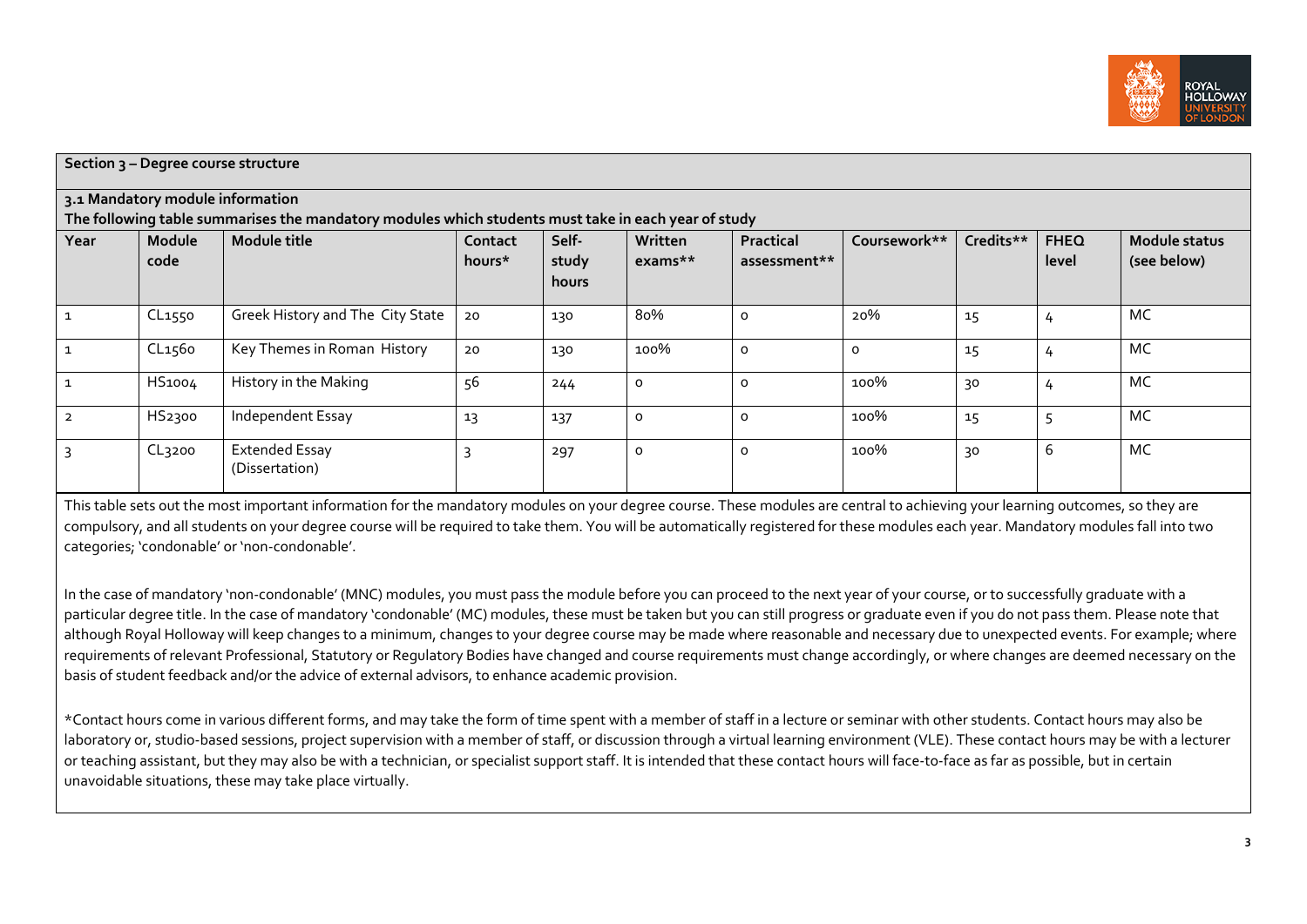

\*\*The way in which each module on your degree course is assessed will also vary, however, the assessments listed above are all 'summative', which means you will receive <sup>a</sup> mark for it which will count towards your overall mark for the module, and potentially your degree classification, depending on your year of study. On successful completion of the module you will gain the credits listed. 'Coursework' might typically include <sup>a</sup> written assignment, like an essay. Coursework might also include <sup>a</sup> report, dissertation or portfolio. 'Practical assessments' might include an oral assessment or presentation, or <sup>a</sup> demonstration of practical skills required for the particular module.

## **3.2 Optional modules**

In addition to mandatory modules, there will be a number of optional modules available during the course of your degree. The following table lists a selection of optional modules that are likely to be available. However, not all may be available every year. Although Royal Holloway will keep changes to a minimum, new options may be offered or existing ones may be withdrawn. For example; where reasonable and necessary due to unexpected events, where requirements of relevant Professional, Statutory or Regulatory Bodies (PSRBs) have changed and course requirements must change accordingly, or where changes are deemed necessary on the basis of student feedback and/or the advice of External Advisors, to enhance academic provision.There may be additional requirements around option selection, so it is important that this specification is read alongside your department's Student Handbook, which you can access via their webpage.

| Year <sub>1</sub>                              | Year 2                                         | Year <sub>3</sub>                            |  |
|------------------------------------------------|------------------------------------------------|----------------------------------------------|--|
|                                                | (CL2358) Classics: Spinning the Past: Greek    |                                              |  |
| (HS1116) History: Rome to Renaissance          | Historiography from Herodotos to Diodoros      | (HS3296) History: Christians and Pagans      |  |
| (HS1107) History: Republics, Kings and People  | (HS2124) History: Rome and its Empire          | (HS3139) History: Faith and Fire             |  |
| (HS1108) History: The Rich Tapestry of Life    | (HS2127) History: Byzantium and its Neighbours | (HS3361) History: Genghis Khan               |  |
|                                                | (HS2142) History: The Crusades                 | (HS3145) History: The Fall of Constantinople |  |
|                                                | (HS2151) History: The Silk Road                | (CL3351) Alexander The Great                 |  |
|                                                | CL2357) Greek History to 322 BC                | (CL2669) Augustus                            |  |
|                                                | (CL2369) Roman Historiography                  |                                              |  |
| $\sim$ On the set has a duly as welcome set of |                                                |                                              |  |

## **3.3 Optional module requirements**

### **Year One**

In addition to the First Year mandatory modules you must take:

An option from the Classics introductorys, together with one of the History Year <sup>1</sup> options listed above.

## **Second Year**

In addition to the Second Year mandatory module you must take:

One History Group 2 module from those listed below:

HS2124: The Later Roman Empire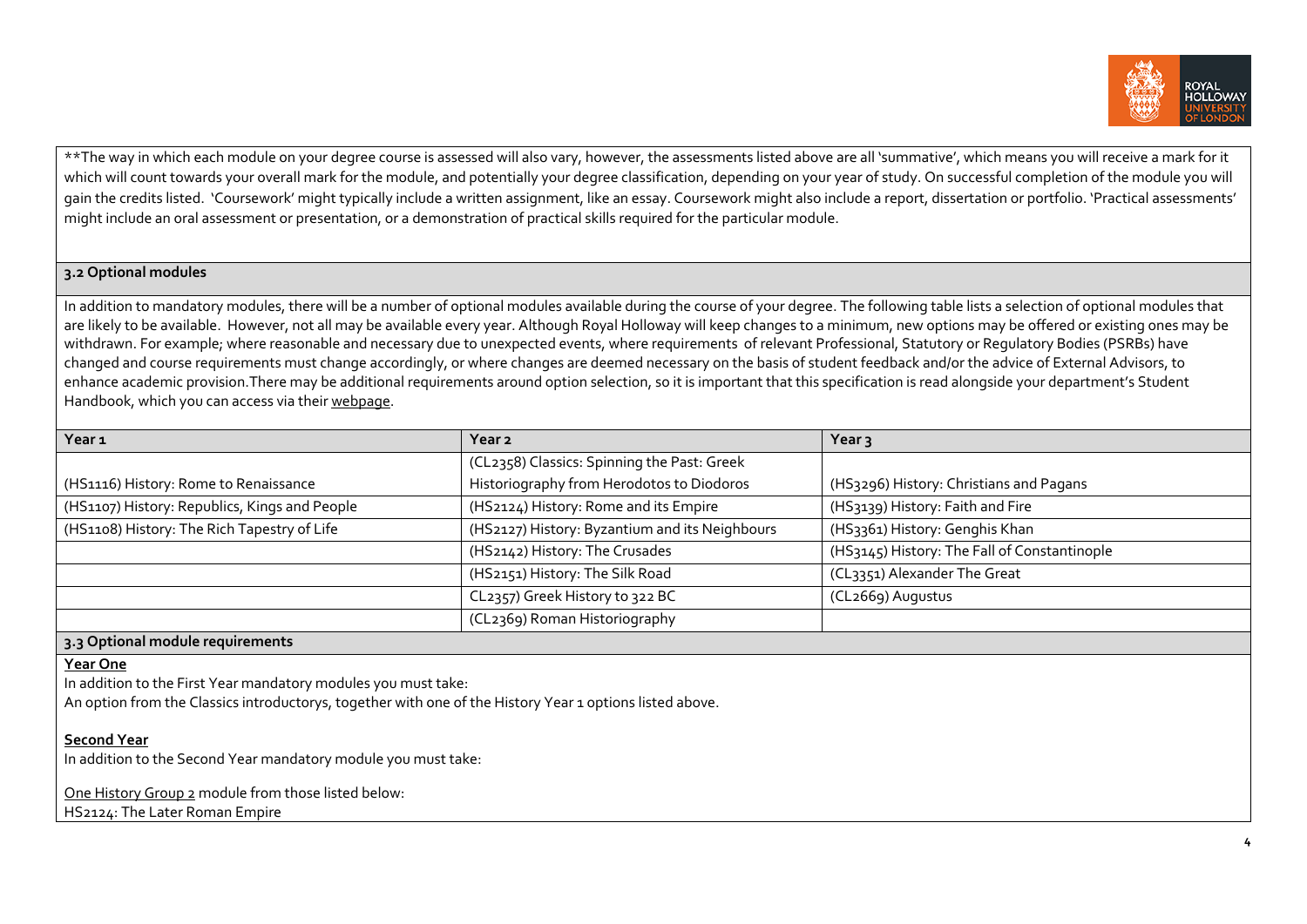

HS2127: Byzantium and its Neighbours HS2132: London Urban Society, 1400‐1600 HS2142: The Crusades and the Eastern Mediterranean, 1095‐1291 HS2143: Medicine and Society in Medieval Europe At least four from the following modules: HS2004: The Rise and Fall of the Roman Republic (Group 1) HS2005: Rome and its Empire from Augustus to Commodus (Group 1) CL2352 Greek History to 322BC CL2358 Spinning the Past: Greek Historiography from Herodotos to Diodoros CL2369 Historiography of the Roman World Plus one further module from the list of Classics modules or the following Group <sup>1</sup> History modules: HS2004: The Rise and Fall of the Roman Republic HS2009: Europe <sup>1000</sup>‐1300 (1): The Structures of Power HS2011: The Flowering of the Middle Ages (1): Politics, Pestilence and War, c.1300‐c.1500 HS2111 Advanced Latin in the second term HS2151: The Silk Road (1): Genghis Khan and the Mongol Legacy (1200‐1500) HS2149: Daily Life in Renaissance and Baroque Italian Cities 1: Social and Domestic Life HS2005: Rome and its Empire from Augustus to Commodus HS2010: Europe <sup>1000</sup>‐1300 (2): Culture, Society and Religion HS2012: The Flowering of the Middle Ages (2) HS2152: The Silk Road (2): The Ottoman, Safavid, and Mughal Empires (1500‐1700) **Third Year** Pathway <sup>A</sup> History

One Group 3 module with dissertation (60 credits) from the following:

HS3296/7: Christians and Pagans from Constantine to Augustine (AD 306‐430) HS3150/1: Heresy, Crusade and Inquisition in Southern France, c.1140‐c.1300 HS3131/2: England in the Reign of Richard II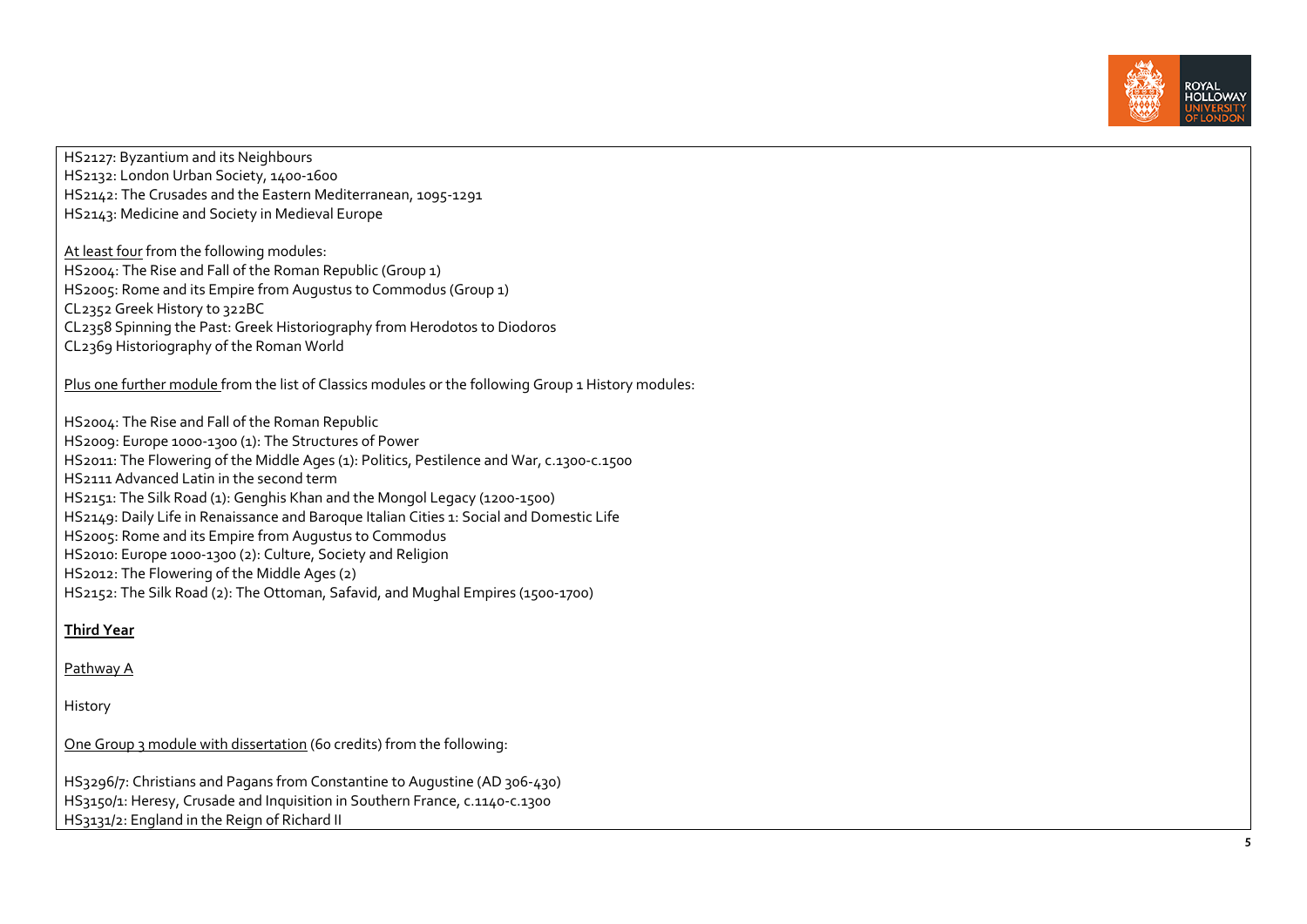

HS3139/40: Religious Culture in England c. 1375‐1525 HS3145/6: The Causes and Consequences of the Fall of Constantinople, 1453 HS3361/2: Genghis Khan and His Empire, 1150‐1300

Classics

## EITHER Two Year 3 modules (taught modules only, 60 credits)

<u>OR</u>

One Year 3 module (taught module only, 30 credits) and one Classics language module (30s)

## Pathway <sup>B</sup>

History One Group 3 module (taught module only, 30 credits) from the following:

HS3296: Christians and Pagans from Constantine to Augustine (AD 306‐430) HS3150: Heresy, Crusade and Inquisition in Southern France, c.1140‐c.1300 HS3131: England in the Reign of Richard II HS3139: Religious Culture in England c. 1375‐1525 HS3145: The Causes and Consequences of the Fall of Constantinople, 1453 HS3361: Genghis Khan and His Empire, 1150‐1300

Plus EITHER One Group <sup>2</sup> module (30 credits) from the list above

Classics One Year 3 module with dissertation (60 credits)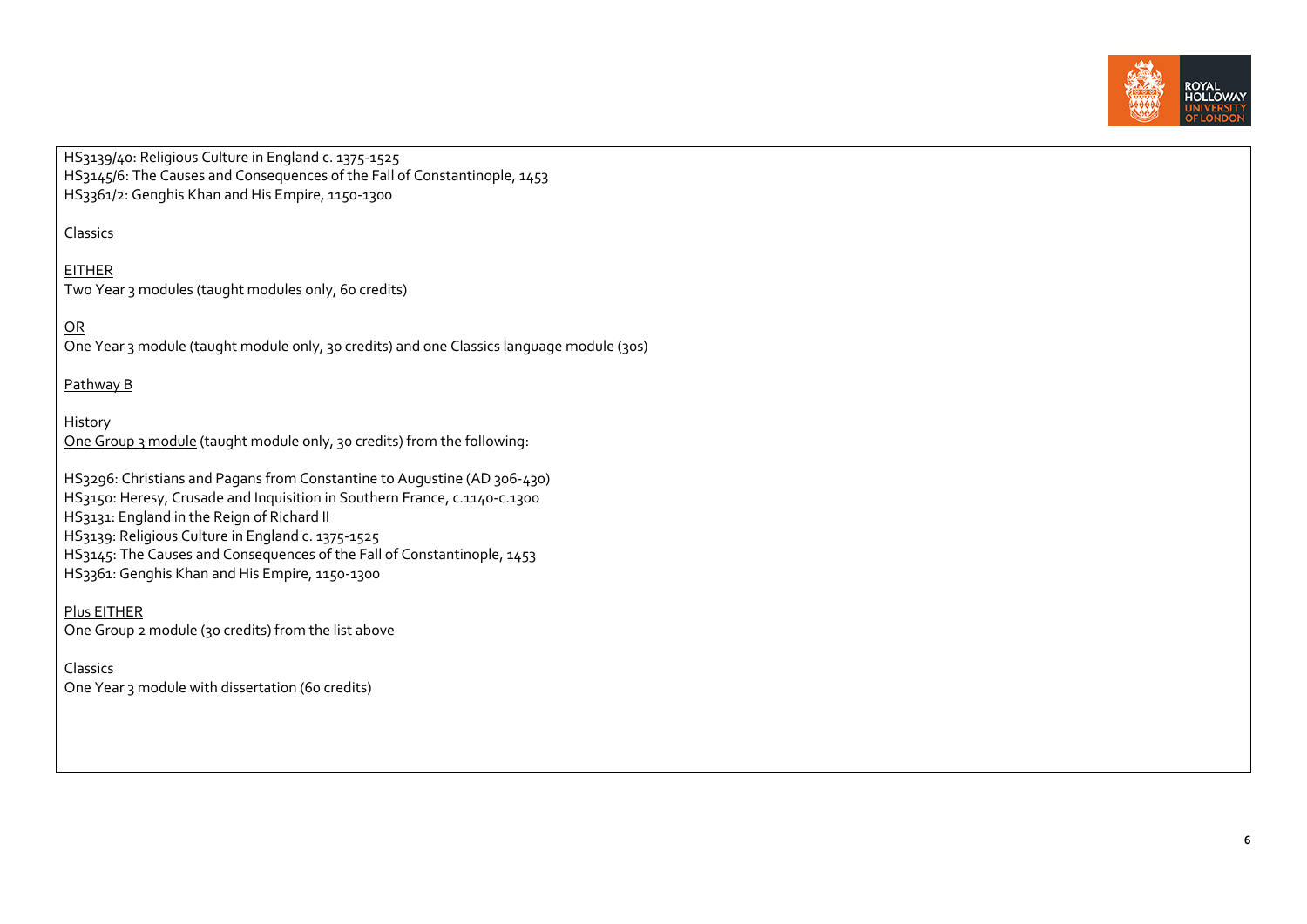

### **Section <sup>4</sup> ‐ Progressing through each year of your degree course**

For further information on the progression and award requirements for your degree, please refer to Royal Holloway's <u>Academic Regulations</u>.

All first year students on single, joint or combined honours courses offered all or in par<sup>t</sup> by the School of Humanities, School of Performing and Digital Arts, or Department of Politics, International Relations and Philosophy are required to pass <sup>a</sup> Moodle‐based writing skills quiz in order to progress into the second year of study. The pass mark for the test is 60%. Certificates of Distinction are awarded to students who achieve at least 80% in the quiz. Students may attempt the quiz as often as they wish with no penalties or capping. Students who meet the requirements for progression as stipulated in the <u>College's Undergraduate Regulations</u> (Section: Conditions for progression to the next stage) but fail to pass the Moodle‐based quiz will not be permitted to progress into their second year of academic study at the College.

### **Section 5 – Educational aims of the course**

The aims of this course are:

- $\bullet$ • to develop students' knowledge of Ancient and Medieval history;
- c • to introduce students to issues of methodology in relation to the study of pre-modern history;
- $\bullet$ to allow students to explore the relationship between ancient and medieval history;
- $\bullet$ to develop skills in research in premodern history;
- $\bullet$ ● to provide students with key skills, the ability to work independently and in a self-directed fashion; to devise and deliver a project; and an ability to set learning goals;
- $\bullet$  to develop students' transferable skills in studying at degree level, communicating ideas and information, information retrieval, and presentation, both written and oral, and team working
- $\bullet$ to develop the range of skills necessary to pursue <sup>a</sup> further degree in historical studies
- ٠ to develop students' ability to derive information and ideas from fragmentary or imperfect sources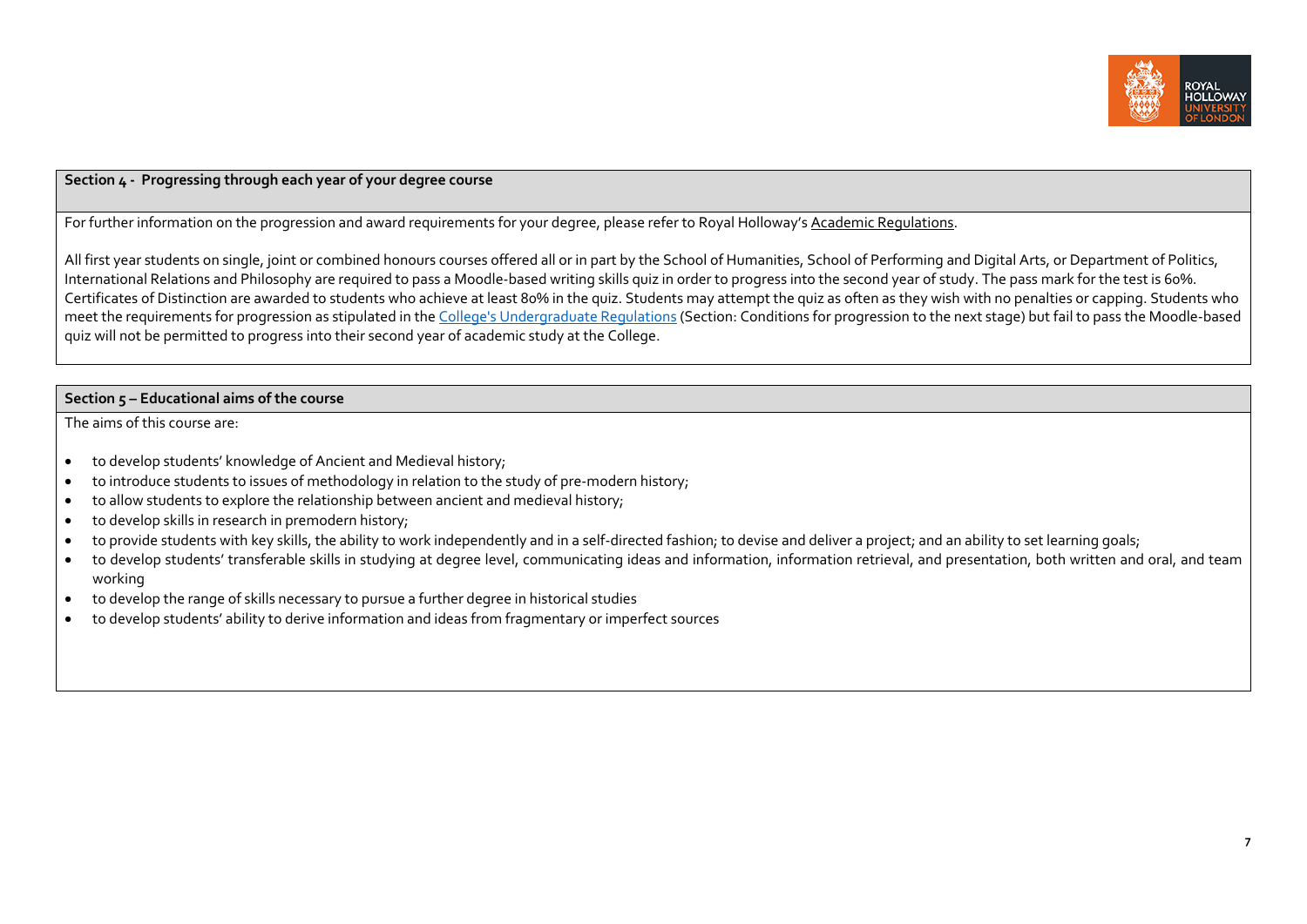

| <b>Section 6 - Course learning outcomes</b> |                                                                                                                                |    |                                                                                                                                                                             |  |  |
|---------------------------------------------|--------------------------------------------------------------------------------------------------------------------------------|----|-----------------------------------------------------------------------------------------------------------------------------------------------------------------------------|--|--|
|                                             | Skills and other attributes (S), and Transferable skills (*))                                                                  |    | In general terms, the courses provide opportunities for students to develop and demonstrate the following learning outcomes. (Categories - Knowledge and understanding (K), |  |  |
|                                             | 1. knowledge of a variety of critical approaches to Ancient and Medieval History (K);                                          | 9. | the ability to articulate knowledge and the understanding of historical material, concepts                                                                                  |  |  |
|                                             | 2. a detailed understanding of the methodological questions and issues involved in<br>studying Ancient and Modern history (K); |    | and theories at an Honours level, demonstrating an understanding of historical<br>methodologies appropriate to the field of study (S);                                      |  |  |
|                                             | 3. a detailed understanding of both Classical and Medieval history (K);                                                        |    | 10. the ability to use information resources, libraries, webs-sites, and original texts in                                                                                  |  |  |
|                                             | 4. the acquisition of knowledge of scholarship in the chosen areas of the discipline to                                        |    | translation, as appropriate to the field of study (S);                                                                                                                      |  |  |
|                                             | a level appropriate for a BA degree (K).                                                                                       |    | 11. time management and organisational skills including working to deadlines, prioritising                                                                                  |  |  |
|                                             | 5. the ability to develop and complete an extended project at an advance level; *                                              |    | tasks, organising work-time(S*);                                                                                                                                            |  |  |
|                                             | 6. an ability to self-direct in research and in the delivery of a project;*                                                    |    | 12. the ability to analyse and evaluate critically, reflect critically on one's own practices and                                                                           |  |  |
|                                             | 7. familiarity with and the capability of presenting work to recognised scholarly                                              |    | methodologies, to take initiatives, and responsibilities and to, innovate(S*);                                                                                              |  |  |
|                                             | standards in a recognised scholarly format;*                                                                                   |    | 13. the ability to present work at an appropriate standard both orally and in writing(S*).                                                                                  |  |  |
|                                             | 8. the ability to conduct historical research independently (S);                                                               |    |                                                                                                                                                                             |  |  |
|                                             |                                                                                                                                |    |                                                                                                                                                                             |  |  |
|                                             |                                                                                                                                |    |                                                                                                                                                                             |  |  |

### **Section <sup>7</sup> ‐ Teaching, learning and assessment**

Teaching and learning will be through a mix of formal lectures, seminar discussions and oral presentations, quided independent research, quided independent study, coursework essays, and a dissertation. The basic strategies are to nurture the interest and enthusiasm of the students for the field, to develop the students' critical and communication skills and to develop critical, research and creative skills. Assessment of knowledge and understanding is typically through written work. Formative feedback will be provided continuously through informal oral feedback in seminars and more formally through written feedback on essays. Full details of the assessments for individual module elements can be obtained from the Department of Classics and the Department of History.

### **Section 8 – Additional costs**

There are no additional essential costs on this degree course.

These estimated costs relate to studying this particular degree course at Royal Holloway. General costs such as accommodation, food, books and other learning materials and **printing etc., have not been included, but further information is available on our website.**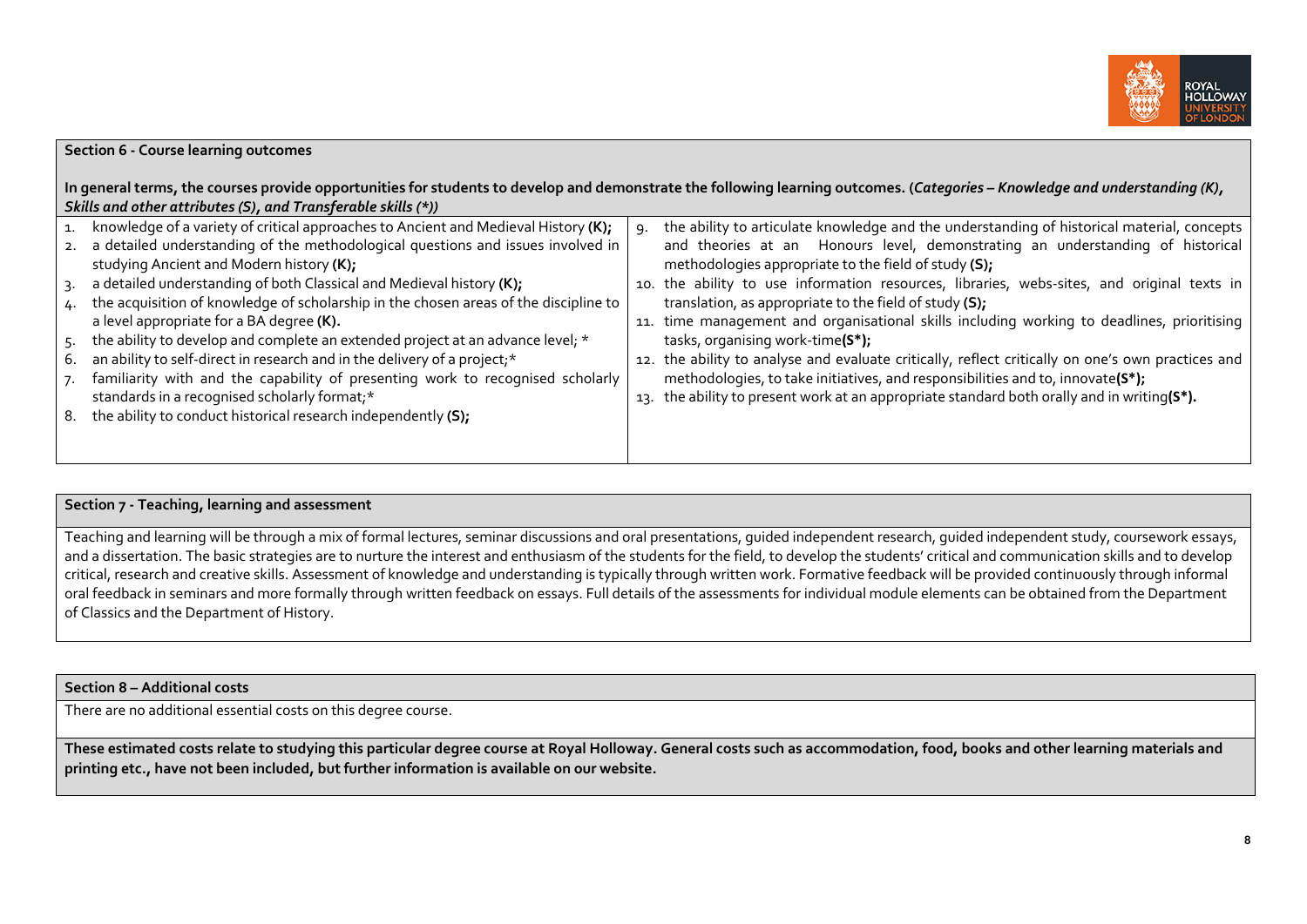

| Section 9 – Indicators of quality and standards                                                                                                                                                                                                                                                                                                                                                                                                                                                                                                                                                                                                                       |                                                                |  |  |  |
|-----------------------------------------------------------------------------------------------------------------------------------------------------------------------------------------------------------------------------------------------------------------------------------------------------------------------------------------------------------------------------------------------------------------------------------------------------------------------------------------------------------------------------------------------------------------------------------------------------------------------------------------------------------------------|----------------------------------------------------------------|--|--|--|
| <b>QAA Framework for Higher Education Qualifications (FHEQ) Level</b>                                                                                                                                                                                                                                                                                                                                                                                                                                                                                                                                                                                                 | 4-6                                                            |  |  |  |
| Your course is designed in accordance with the FHEQ to ensure your qualification is awarded on the basis of nationally established standards of achievement, for both outcomes and<br>attainment. The qualification descriptors within the FHEQ set out the generic outcomes and attributes expected for the award of individual qualifications. The qualification descriptors<br>contained in the FHEQ exemplify the outcomes and attributes expected of learning that results in the award of higher education qualifications. These outcomes represent the integration<br>of various learning experiences resulting from designated and coherent courses of study. |                                                                |  |  |  |
| <b>QAA Subject benchmark statement(s)</b>                                                                                                                                                                                                                                                                                                                                                                                                                                                                                                                                                                                                                             | http://www.qaa.ac.uk/quality-code/subject-benchmark-statements |  |  |  |
| Subject benchmark statements provide a means for the academic community to describe the nature and characteristics of courses in a specific subject or subject area. They also represent<br>general expectations about standards for the award of qualifications at a given level in terms of the attributes and capabilities that those possessing qualifications should have<br>demonstrated.                                                                                                                                                                                                                                                                       |                                                                |  |  |  |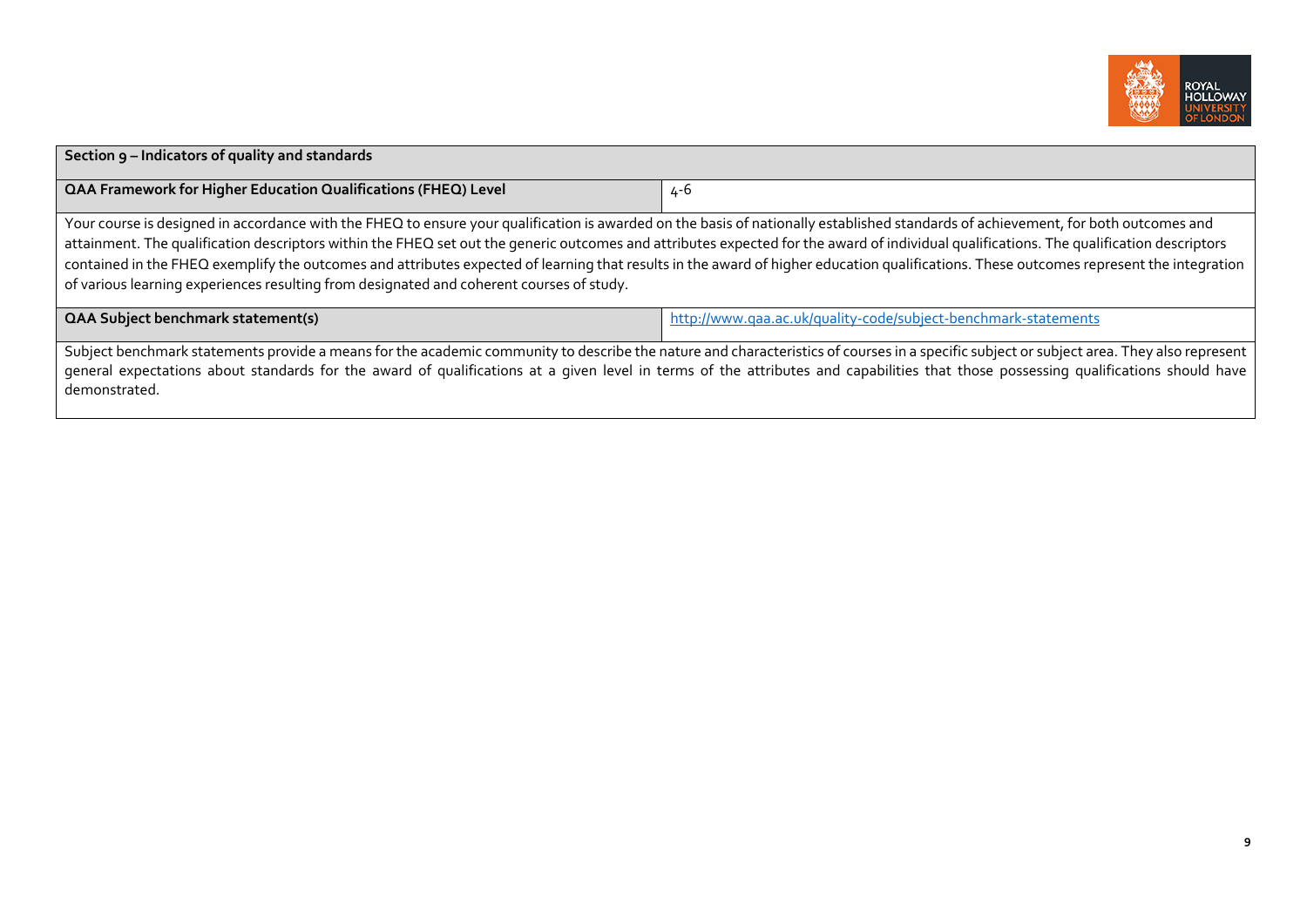

#### **Section <sup>10</sup> – Further information**

This specification provides <sup>a</sup> concise summary of the main features of the course and the learning outcomes that <sup>a</sup> typical student might reasonably be expected to achieve and demonstrate when taking full advantage of the learning opportunities that are available. More detailed information on modules, including teaching and learning methods, and methods of assessment, can be found via the online <u>Module Catalogue</u>. The accuracy of the information contained in this document is reviewed regularly by the university, and may also be checked routinely by external agencies, such as the Quality Assurance Agency (QAA).

Your course will be reviewed regularly, both by the university as par<sup>t</sup> of its cyclical quality enhancement processes, and/or by your department or school, who may wish to make improvements to the curriculum, or in response to resource planning. As such, your course may be revised during the course of your study at Royal Holloway. However, your department or school will take reasonable steps to consult with students via appropriate channels when considering changes. All continuing students will be routinely informed of any significant changes.

| Section 11 - Intermediate exit awards (where available)                                                                                                                                                                                                 |                                                                                                                                            |                                        |  |  |  |  |
|---------------------------------------------------------------------------------------------------------------------------------------------------------------------------------------------------------------------------------------------------------|--------------------------------------------------------------------------------------------------------------------------------------------|----------------------------------------|--|--|--|--|
| You may be eligible for an intermediate exit award if you complete part of the course as detailed in this document. Any additional criteria (e.g. mandatory modules, credit<br>requirements) for intermediate awards is outlined in the sections below. |                                                                                                                                            |                                        |  |  |  |  |
| Award                                                                                                                                                                                                                                                   | Criteria                                                                                                                                   | Awarding body                          |  |  |  |  |
| Diploma in Higher Education (DipHE)                                                                                                                                                                                                                     | Pass in 210 credits of which at least 90 must be at or<br>above FHEQ Level 4 and at least 120 of which must<br>be at or above FHEQ Level 5 | Royal Holloway and Bedford New College |  |  |  |  |
| Certificate in Higher Education (CertHE)                                                                                                                                                                                                                | Pass in 120 credits of which at least 90 must be at or<br>above FHEQ Level 4                                                               | Royal Holloway and Bedford New College |  |  |  |  |